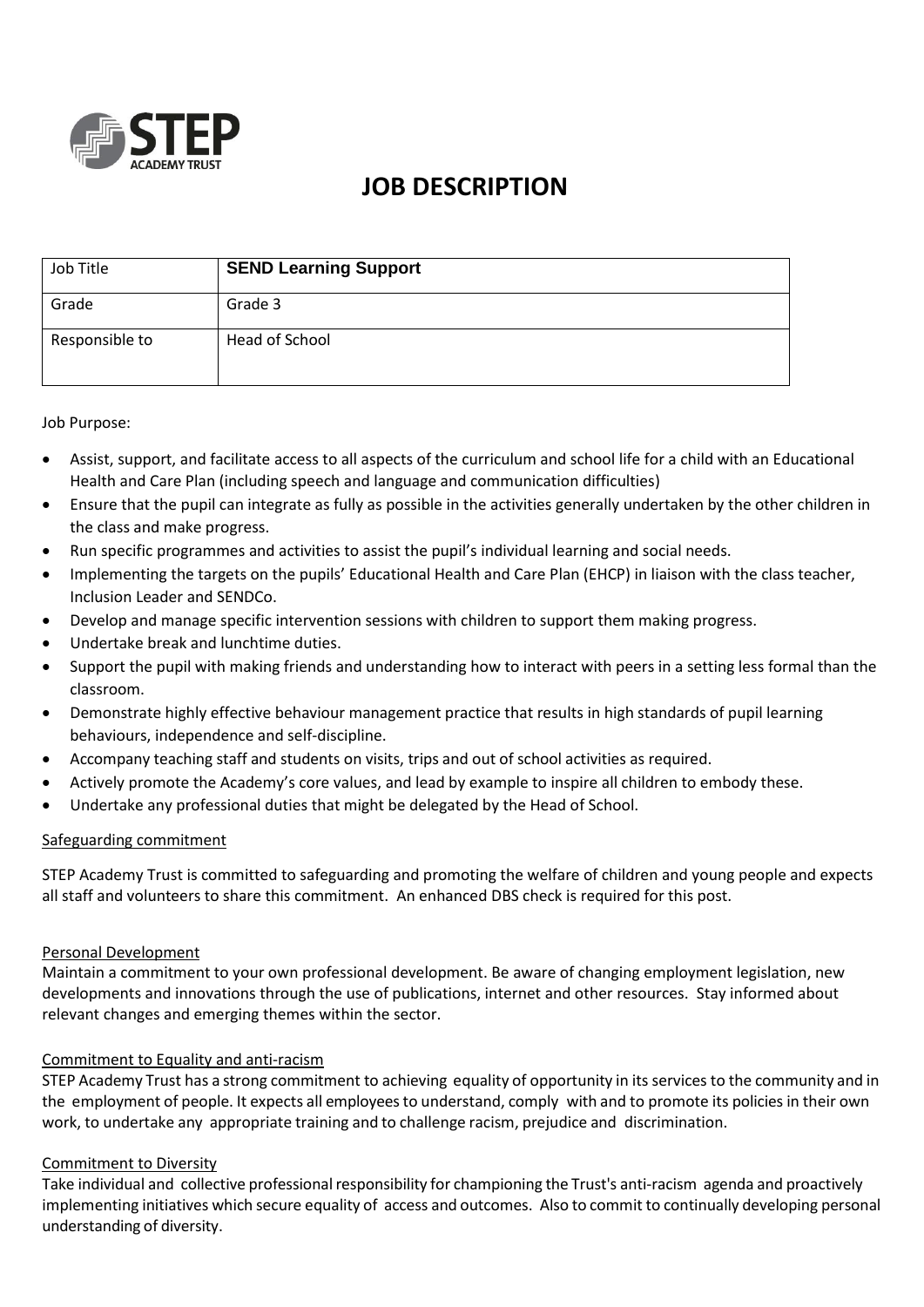# Green Statement

Seek opportunities for contributing to sustainable development of the Trust, in accordance with the Trust's Green Commitment. In particular, demonstrate good environmental practice such as energy efficiency, use of sustainable materials, sustainable transport, recycling and waste reduction.

# Data Protection

To be aware of the Trust's responsibilities under the Data Protection Act 2018 and GDPR and ensure compliance.

# Confidentiality

You are expected to treat all information acquired through your employment, both formally and informally, in strict confidence.

# Health & Safety

Every employee is responsible for their own Health & Safety, as well as that of colleagues, service users and the public. Employees should co-operate with management, follow established systems of work, use protective equipment where necessary and report defectives and hazards to management.

The post holder may be required to perform other than these duties given in the job description. The particular duties and responsibilities attached to posts may vary from time to time without changing the general character of the duties or the level of responsibility. The job description is not a comprehensive statement of duties but sets out the main expectations of the Trust.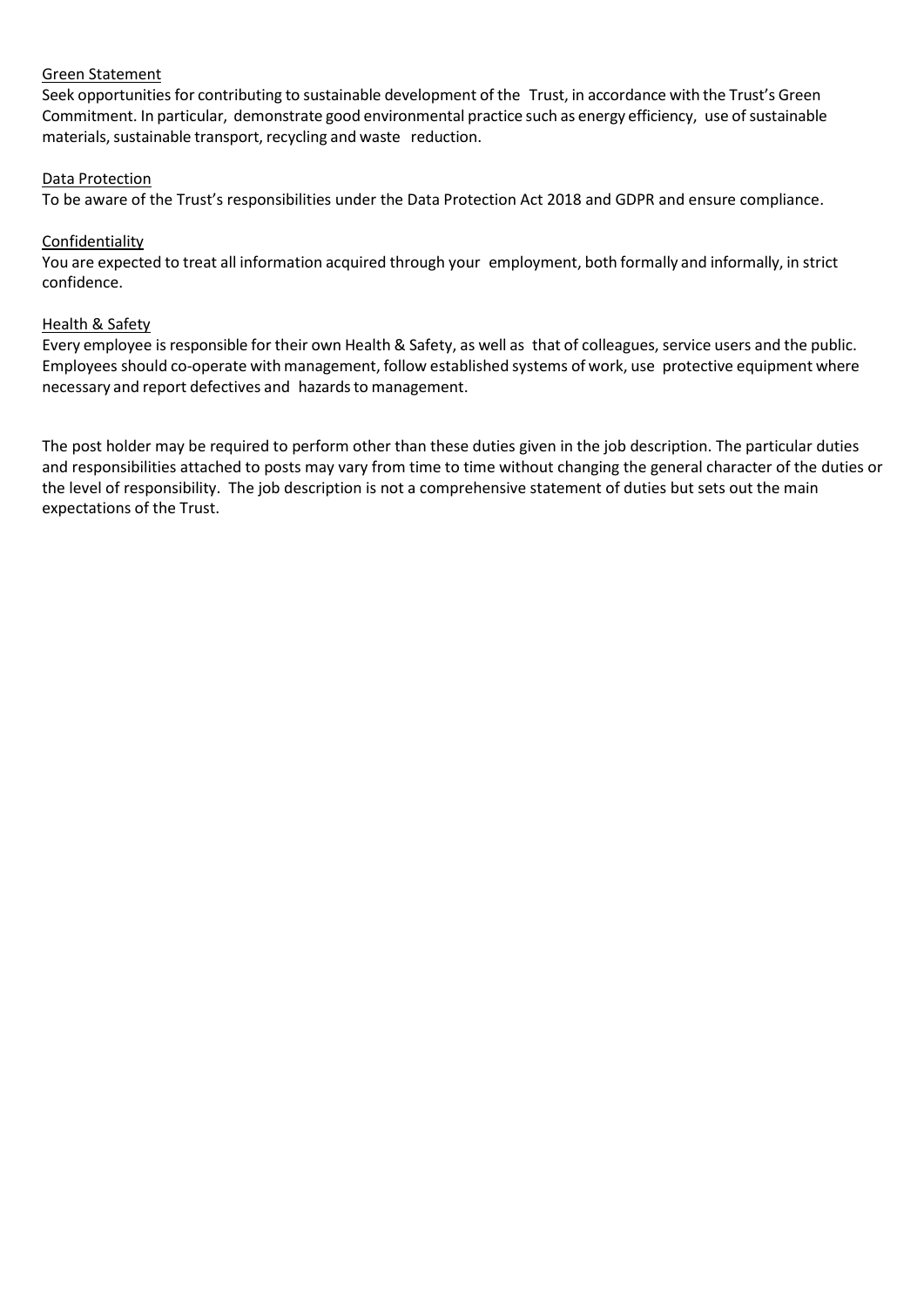

# **PERSON SPECIFICATION**

# Job Title: SEND LSA

| Category           | Essential                                                 | Desirable                     | Assessed by: | Assessed by: | Assessed |
|--------------------|-----------------------------------------------------------|-------------------------------|--------------|--------------|----------|
|                    |                                                           |                               | Application  | Interview    | by: Task |
| Qualifications &   |                                                           |                               |              |              |          |
| Experience         |                                                           |                               |              |              |          |
|                    | NVQ 2 for Teaching                                        | Training in the relevant      | ✓            | ✓            |          |
|                    | Assistants or equivalent                                  | learning strategies e.g.      |              |              |          |
|                    | qualifications or experience.                             | speech and language.          |              |              |          |
|                    | <b>GCSE Mathematics and</b>                               |                               | ✓            |              |          |
|                    | English at Grade C / 4 or                                 |                               |              |              |          |
|                    | above (or equivalent).                                    |                               |              |              |          |
|                    | Good understanding of                                     |                               |              |              |          |
|                    | national/foundation stage                                 | First aid qualification       |              |              |          |
|                    | curriculum and other basic                                | or a willingness to           | ✓            | ✓            |          |
|                    | learning                                                  | work towards one.             |              |              |          |
|                    | programmes/strategies.                                    |                               |              |              |          |
|                    |                                                           | <b>Experience of working</b>  |              |              |          |
|                    | Experience of working with                                | with a range of               | ✓            | ✓            |          |
|                    | primary aged children.                                    | children across KS1 and       |              |              |          |
|                    |                                                           | KS2.                          |              |              |          |
|                    |                                                           |                               |              |              |          |
| Knowledge &        |                                                           |                               |              |              |          |
| Understanding      |                                                           |                               |              |              |          |
|                    | Good understanding of                                     |                               |              |              |          |
|                    | national/foundation stage                                 | <b>Basic understanding of</b> |              |              |          |
|                    | curriculum and other basic                                | child development and         |              |              |          |
|                    | learning                                                  | learning.                     |              |              |          |
|                    | programmes/strategies.                                    |                               |              |              |          |
|                    | Understanding of innovative                               |                               |              |              |          |
|                    | and creative strategies that                              |                               | ✓            | ✓            |          |
|                    | enable children to make                                   |                               |              |              |          |
|                    | excellent progress.                                       |                               |              |              |          |
|                    | Thorough understanding of                                 |                               | $\checkmark$ | ✓            |          |
|                    | and commitment to equality                                |                               |              |              |          |
|                    | of opportunity                                            |                               |              |              |          |
|                    | Knowledge of safeguarding<br>and child protection issues. |                               | ✓            | ✓            |          |
|                    |                                                           |                               |              |              |          |
| Skills & Abilities |                                                           |                               |              |              |          |
|                    |                                                           |                               |              |              |          |
|                    | Ability to plan, organise and                             |                               | ✓            | ✓            |          |
|                    | prioritise work in order to<br>meet deadlines.            |                               |              |              |          |
|                    | Effective behaviour                                       |                               |              |              |          |
|                    | management skills.                                        |                               | $\checkmark$ | ✓            | ✓        |
|                    | High standard of spoken and                               |                               |              |              |          |
|                    | written English.                                          |                               | ✓            | ✓            |          |
|                    | Ability to think creatively and                           |                               |              |              |          |
|                    | actively seek solutions to                                |                               | ✓            | ✓            |          |
|                    | problems.                                                 |                               |              |              |          |
|                    | Enthusiasm for learning and                               |                               |              |              |          |
|                    | working with children.                                    |                               | ✓            | ✓            |          |
|                    | <b>Excellent communication and</b>                        |                               |              |              |          |
|                    | interpersonal skills.                                     |                               | ✓            | ✓            |          |
|                    |                                                           |                               |              |              |          |